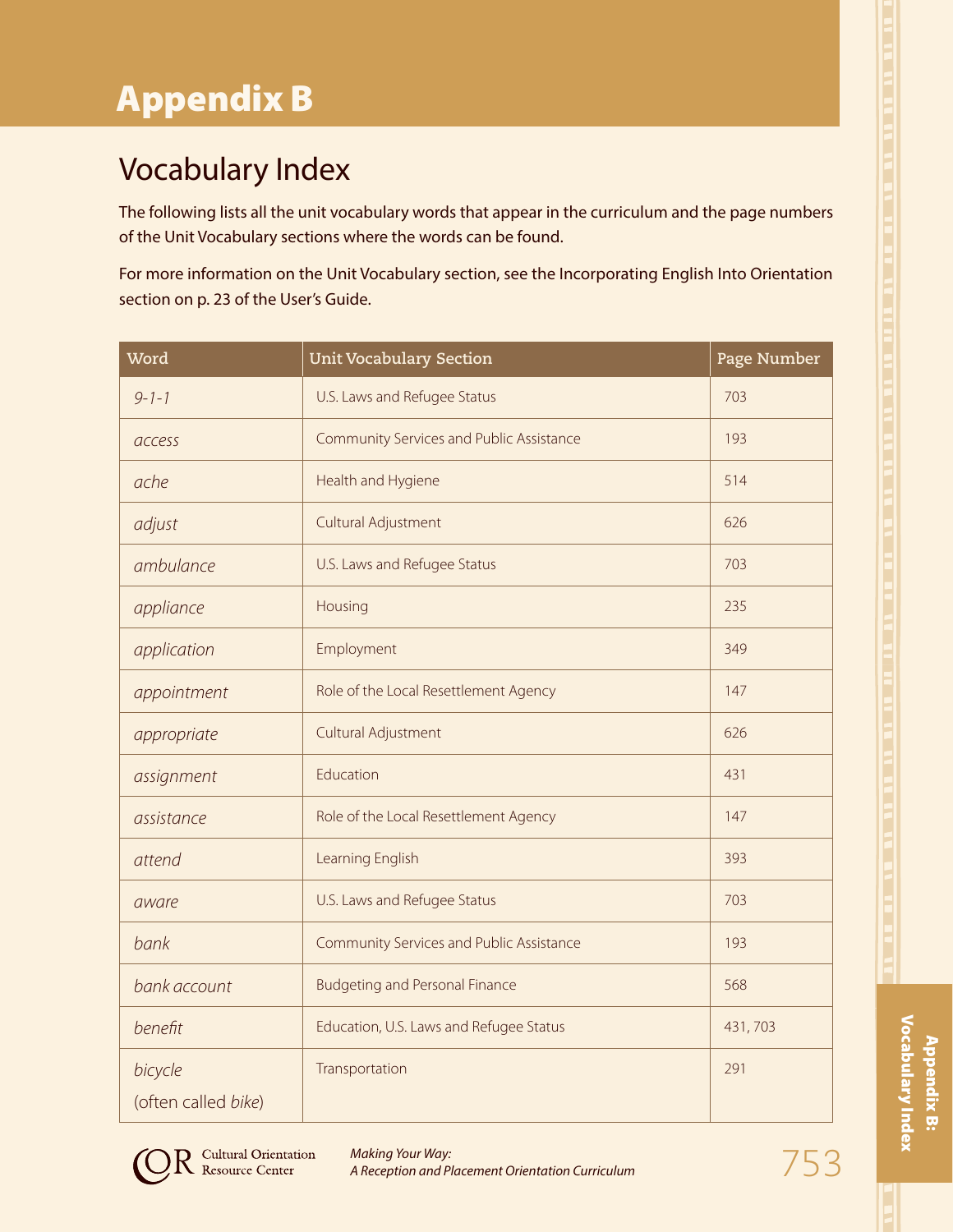| Word                           | <b>Unit Vocabulary Section</b>           | Page Number |
|--------------------------------|------------------------------------------|-------------|
| bill                           | Employment                               | 349         |
| brush teeth                    | Health and Hygiene                       | 514         |
| budget                         | <b>Budgeting and Personal Finance</b>    | 568         |
| bus                            | Transportation                           | 291         |
| car                            | Transportation                           | 291         |
| carpool                        | Transportation                           | 291         |
| case worker or case<br>manager | Role of the Local Resettlement Agency    | 147         |
| call                           | Cultural Adjustment                      | 626         |
| cell phone                     | U.S. Laws and Refugee Status             | 704         |
| certificate                    | Education                                | 431         |
| challenge                      | Role of the Local Resettlement Agency    | 147         |
| change                         | Cultural Adjustment                      | 626         |
| check                          | <b>Budgeting and Personal Finance</b>    | 568         |
| checkup                        | Health and Hygiene                       | 514         |
| child/children                 | Cultural Adjustment                      | 627         |
| choice                         | Education                                | 431         |
| citizen                        | U.S. Laws and Refugee Status             | 704         |
| class                          | Learning English                         | 393         |
| classroom                      | Education                                | 432         |
| clean                          | Housing                                  | 235         |
| clock                          | Role of the Local Resettlement Agency    | 147         |
| comfortable                    | Housing                                  | 235         |
| community                      | Community Services and Public Assistance | 193         |

754 The contents of this curriculum were developed under an agreement financed by the Bureau of Population, Refugees, and Migration, United States<br>The Department of State, but do not necessarily represent the policy of tha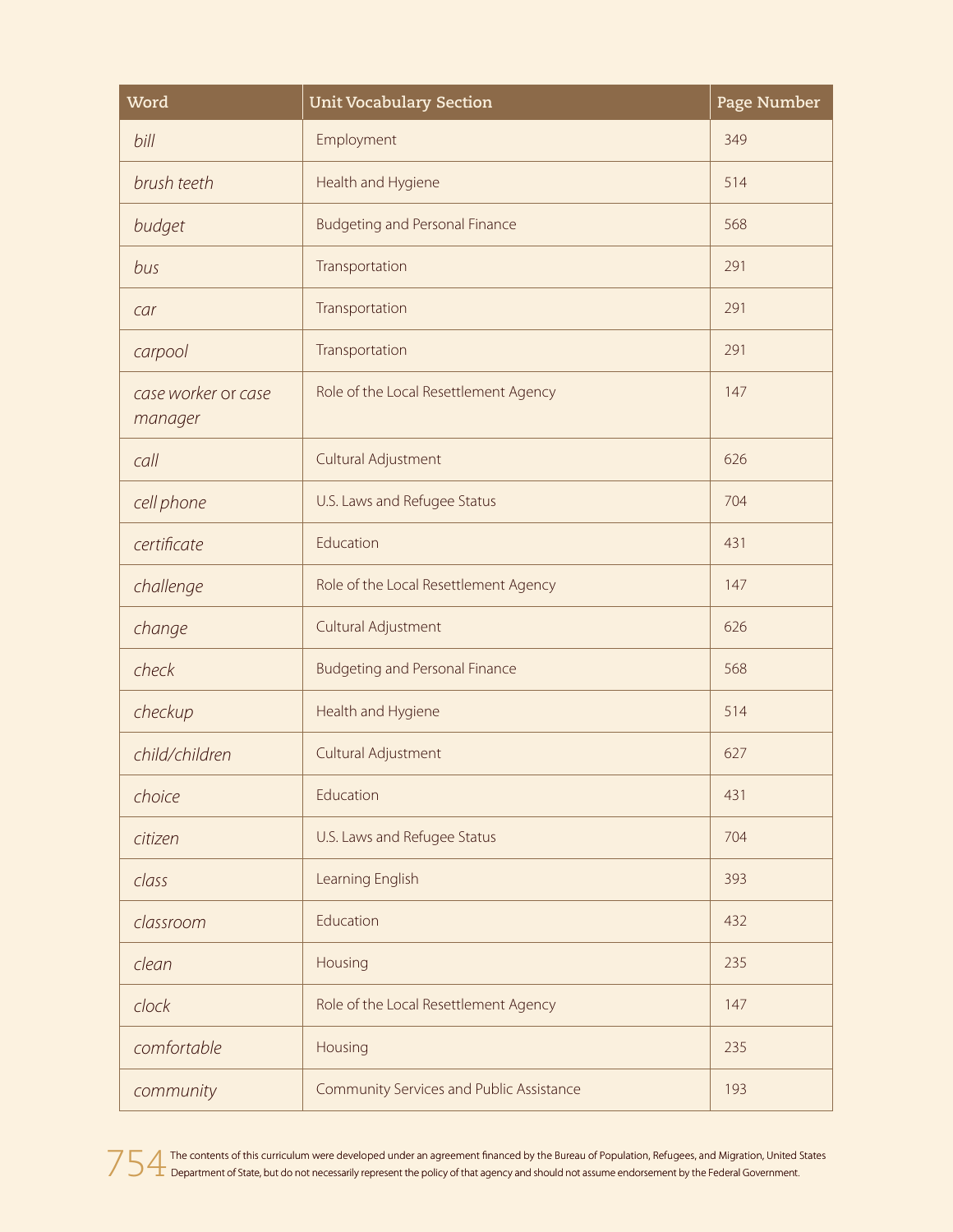| Word                                         | <b>Unit Vocabulary Section</b>        | Page Number |
|----------------------------------------------|---------------------------------------|-------------|
| community services                           | Role of the Local Resettlement Agency | 148         |
| considerate                                  | Housing                               | 235         |
| cultural adjustment                          | Cultural Adjustment                   | 627         |
| culture                                      | Cultural Adjustment                   | 627         |
| culture shock                                | Cultural Adjustment                   | 627         |
| damage                                       | Housing                               | 235         |
| deposit; direct deposit                      | <b>Budgeting and Personal Finance</b> | 569         |
| diploma                                      | Education                             | 432         |
| diversity                                    | Cultural Adjustment                   | 627         |
| doctor                                       | Health and Hygiene                    | 514         |
| dress code                                   | Employment                            | 349         |
| driver's license                             | Transportation                        | 292         |
| early                                        | Cultural Adjustment                   | 627         |
| education                                    | Education                             | 432         |
| emergency                                    | U.S. Laws and Refugee Status          | 704         |
| emergency room<br>(often shortened to<br>ER) | Health and Hygiene                    | 515         |
| emotions                                     | Health and Hygiene                    | 515         |
| employee                                     | Employment                            | 349         |
| employer                                     | Employment                            | 350         |
| employment                                   | Employment                            | 350         |
| English class                                | Role of the Local Resettlement Agency | 148         |
| enroll                                       | Learning English                      | 393         |

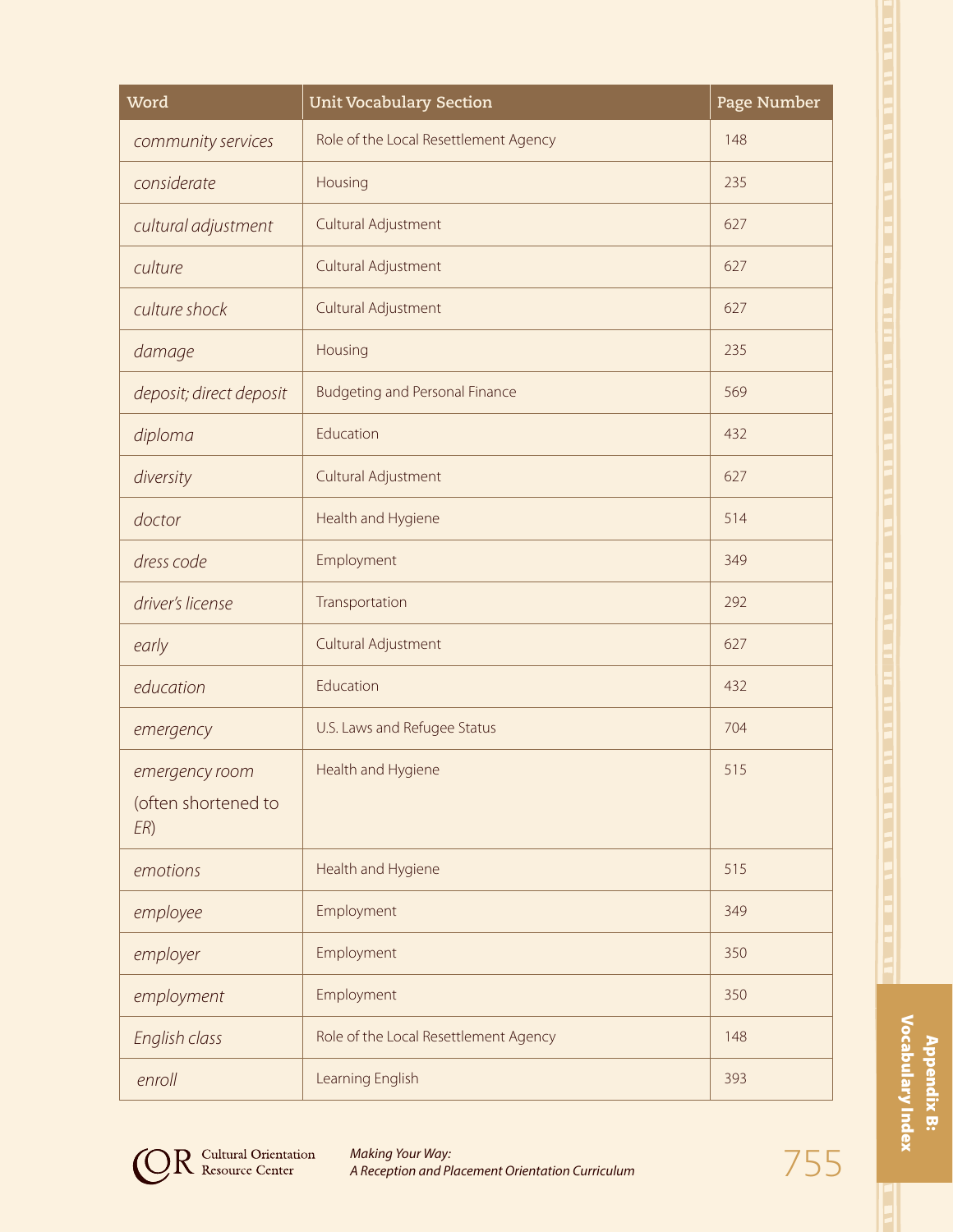| Word                                    | <b>Unit Vocabulary Section</b>           | Page Number |
|-----------------------------------------|------------------------------------------|-------------|
| entrance                                | Role of the Local Resettlement Agency    | 148         |
| entry-level job                         | Employment                               | 350         |
| evict                                   | Housing                                  | 236         |
| exact time                              | Role of the Local Resettlement Agency    | 148         |
| exit                                    | Role of the Local Resettlement Agency    | 148         |
| expense                                 | <b>Budgeting and Personal Finance</b>    | 569         |
| eye contact                             | Cultural Adjustment                      | 627         |
| family                                  | Cultural Adjustment                      | 628         |
| feel/feelings                           | Cultural Adjustment                      | 628         |
| fever                                   | Health and Hygiene                       | 515         |
| fire                                    | U.S. Laws and Refugee Status             | 704         |
| fire alarm                              | U.S. Laws and Refugee Status             | 704         |
| fire extinguisher                       | U.S. Laws and Refugee Status             | 705         |
| friend                                  | Cultural Adjustment                      | 628         |
| friendly                                | Housing                                  | 236         |
| front desk                              | Role of the Local Resettlement Agency    | 148         |
| gasoline<br>(often shortened to<br>gas) | Transportation                           | 292         |
| Green Card                              | U.S. Laws and Refugee Status             | 705         |
| grocery store                           | Community Services and Public Assistance | 194         |
| harass                                  | Employment                               | 350         |
| health                                  | Health and Hygiene                       | 515         |
| health insurance                        | Employment                               | 350         |

756 The contents of this curriculum were developed under an agreement financed by the Bureau of Population, Refugees, and Migration, United States<br>756 Department of State, but do not necessarily represent the policy of tha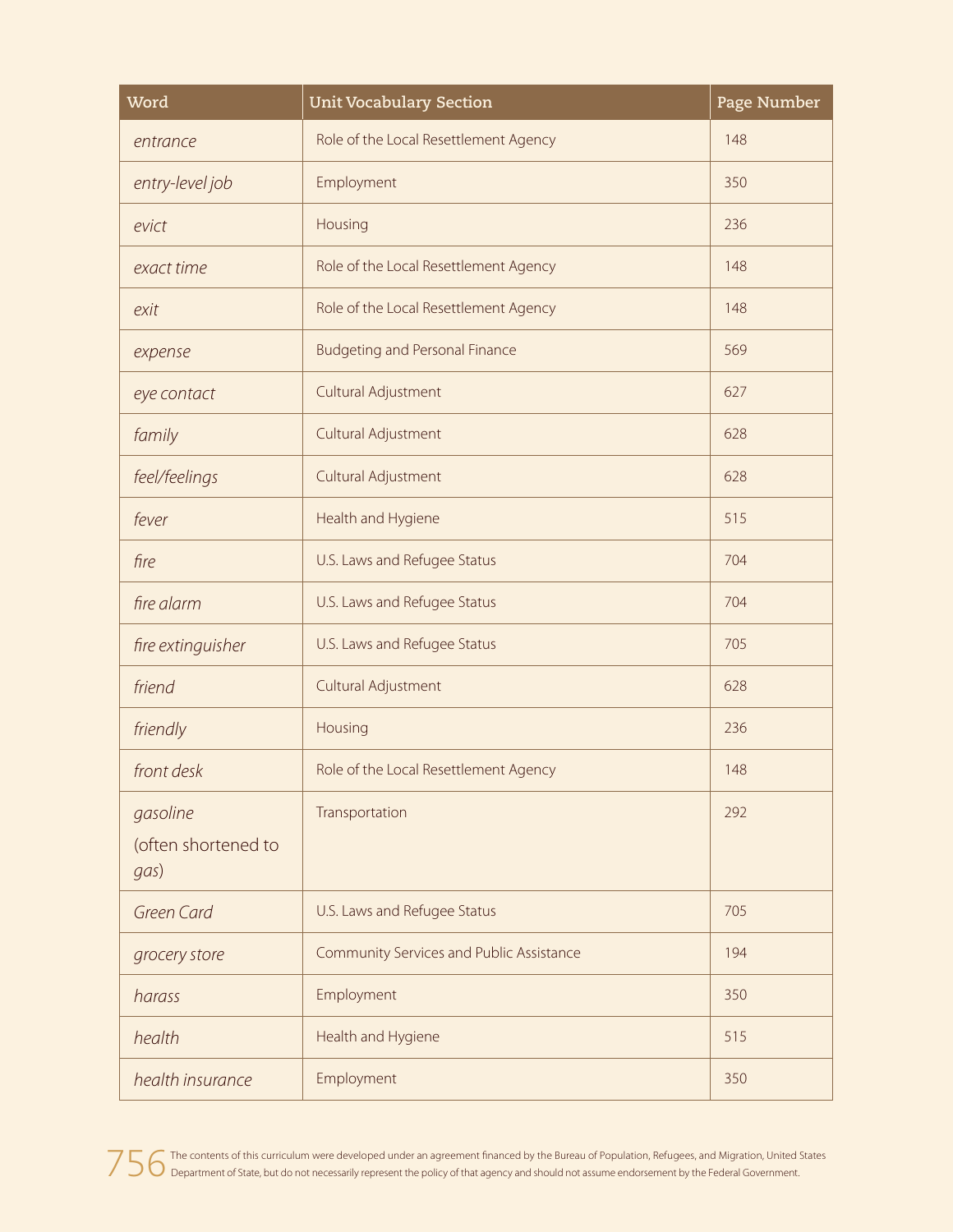| Word                                  | <b>Unit Vocabulary Section</b>           | Page Number |
|---------------------------------------|------------------------------------------|-------------|
| help                                  | Community Services and Public Assistance | 194         |
| home                                  | Role of the Local Resettlement Agency    | 148         |
| homesick                              | Health and Hygiene                       | 515         |
| homework                              | Education                                | 432         |
| hospital                              | Community Services and Public Assistance | 194         |
| housing                               | Housing                                  | 236         |
| hygiene                               | Health and Hygiene                       | 515         |
| important                             | Housing                                  | 236         |
| income                                | <b>Budgeting and Personal Finance</b>    | 569         |
| insurance                             | Transportation                           | 292         |
| Internet                              | <b>Budgeting and Personal Finance</b>    | 569         |
| interpreter                           | Learning English                         | 393         |
| interview                             | Employment                               | 351         |
| job                                   | Employment                               | 351         |
| landlord or landlady                  | Housing                                  | 236         |
| late                                  | Cultural Adjustment                      | 628         |
| law                                   | U.S. Laws and Refugee Status             | 705         |
| Lawful Permanent<br>Resident (or LPR) | U.S. Laws and Refugee Status             | 705         |
| learn                                 | Learning English                         | 394         |
| learner's permit                      | Transportation                           | 292         |
| library                               | Community Services and Public Assistance | 194         |
| listen                                | Learning English                         | 394         |
| local laws                            | U.S. Laws and Refugee Status             | 705         |

Appendix B:<br>Vocabulary Index Vocabulary Index Appendix B:

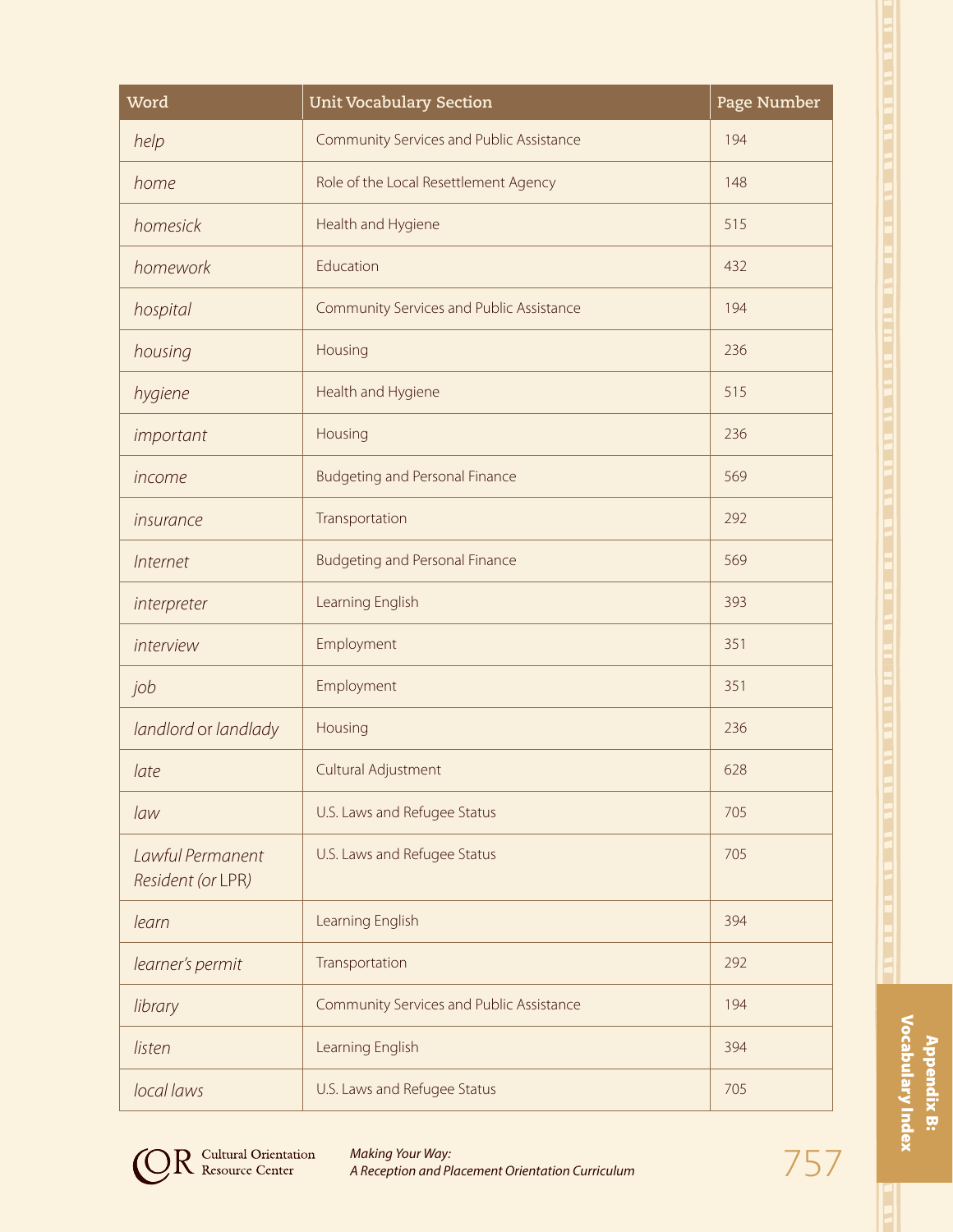| Word               | <b>Unit Vocabulary Section</b>           | Page Number |
|--------------------|------------------------------------------|-------------|
| lock               | U.S. Laws and Refugee Status             | 705         |
| long-term solution | <b>Budgeting and Personal Finance</b>    | 570         |
| mail               | Housing                                  | 236         |
| make eye contact   | Employment                               | 351         |
| meeting            | Education                                | 432         |
| minimum wage       | Employment                               | 351         |
| money              | <b>Budgeting and Personal Finance</b>    | 570         |
| money order        | <b>Budgeting and Personal Finance</b>    | 570         |
| need               | <b>Budgeting and Personal Finance</b>    | 570         |
| neighbor           | Housing                                  | 236         |
| network            | Employment                               | 351         |
| newspaper          | Employment                               | 352         |
| now hiring         | Employment                               | 352         |
| nurse              | Health and Hygiene                       | 516         |
| office             | Role of the Local Resettlement Agency    | 148         |
| older refugee      | Role of the Local Resettlement Agency    | 149         |
| on time            | Cultural Adjustment                      | 628         |
| online             | Employment                               | 352         |
| option             | Education                                | 432         |
| orientation        | Role of the Local Resettlement Agency    | 149         |
| parent             | Education                                | 433         |
| park               | Community Services and Public Assistance | 194         |
| patient            | Health and Hygiene                       | 516         |

758 The contents of this curriculum were developed under an agreement financed by the Bureau of Population, Refugees, and Migration, United States<br>758 Department of State, but do not necessarily represent the policy of tha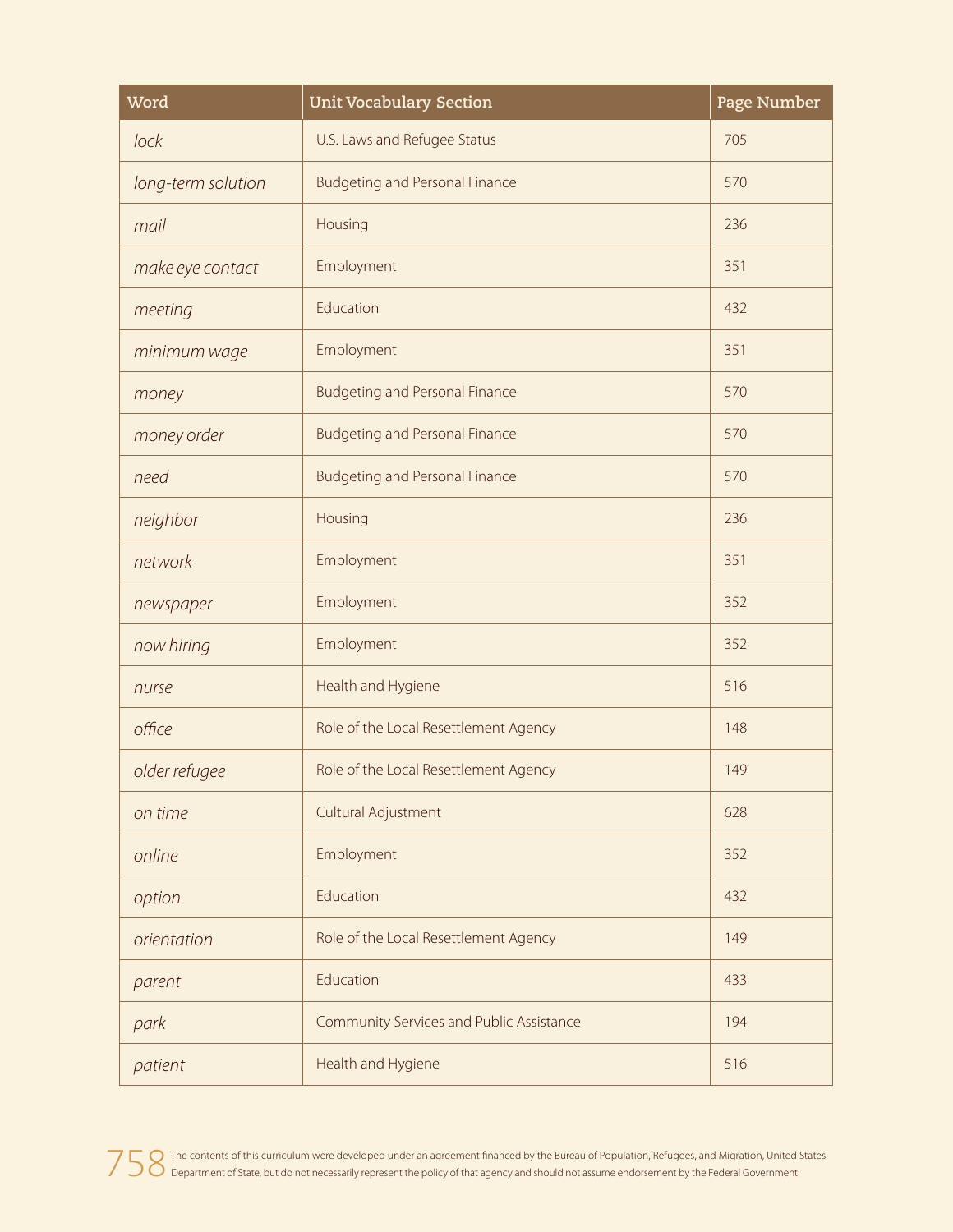| Word                           | <b>Unit Vocabulary Section</b>           | Page Number |
|--------------------------------|------------------------------------------|-------------|
| pay                            | Employment                               | 352         |
| paycheck                       | <b>Budgeting and Personal Finance</b>    | 570         |
| pharmacy                       | Community Services and Public Assistance | 194         |
| (drugstore)                    |                                          |             |
| play                           | Cultural Adjustment                      | 628         |
| police                         | U.S. Laws and Refugee Status             | 705         |
| police station                 | Transportation                           | 292         |
| post office                    | Community Services and Public Assistance | 195         |
| to practice                    | Learning English                         | 394         |
| priority; prioritize           | <b>Budgeting and Personal Finance</b>    | 571         |
| pros and cons                  | Education                                | 433         |
| public transportation          | Role of the Local Resettlement Agency    | 149         |
| read                           | Learning English                         | 394         |
| receipt                        | <b>Budgeting and Personal Finance</b>    | 571         |
| receptionist                   | Health and Hygiene                       | 516         |
| recycle                        | Housing                                  | 237         |
| relationship                   | Cultural Adjustment                      | 628         |
| rent                           | Housing                                  | 237         |
| report card                    | Education                                | 433         |
| resettlement agency            | Role of the Local Resettlement Agency    | 149         |
| to respect/to be<br>respectful | Cultural Adjustment                      | 629         |
| responsibility                 | U.S. Laws and Refugee Status             | 706         |
| right                          | U.S. Laws and Refugee Status             | 706         |

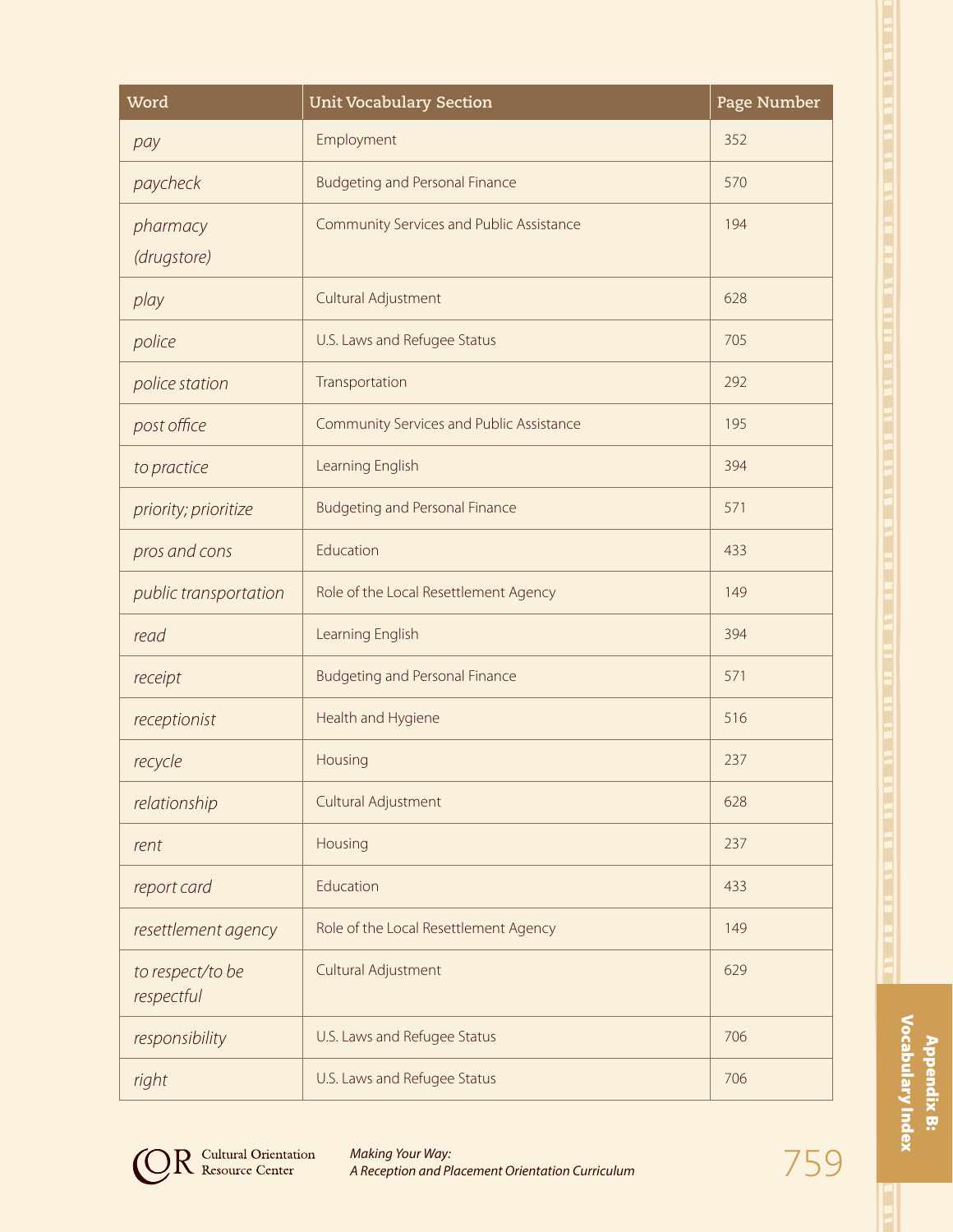| Word                                 | <b>Unit Vocabulary Section</b>           | Page Number |
|--------------------------------------|------------------------------------------|-------------|
| roles                                | Cultural Adjustment                      | 629         |
| sad                                  | Health and Hygiene                       | 516         |
| safety                               | U.S. Laws and Refugee Status             | 706         |
| school                               | Transportation                           | 292         |
| security deposit                     | Housing                                  | 237         |
| self-sufficiency;<br>self-sufficient | <b>Budgeting and Personal Finance</b>    | 571         |
| selective service                    | U.S. Laws and Refugee Status             | 706         |
| services                             | Role of the Local Resettlement Agency    | 149         |
| shake hands                          | Employment                               | 352         |
| shopping                             | Role of the Local Resettlement Agency    | 149         |
| shopping center                      | Transportation                           | 293         |
| shower                               | Health and Hygiene                       | 516         |
| smoke,<br>no smoking                 | U.S. Laws and Refugee Status             | 706         |
| smoke alarm (or<br>smoke detector)   | U.S. Laws and Refugee Status             | 707         |
| Social Security<br>number            | Role of the Local Resettlement Agency    | 149         |
| speak                                | Learning English                         | 394         |
| speed limit                          | U.S. Laws and Refugee Status             | 707         |
| status                               | U.S. Laws and Refugee Status             | 707         |
| store                                | Community Services and Public Assistance | 195         |
| support                              | Cultural Adjustment                      | 629         |
| tax                                  | <b>Budgeting and Personal Finance</b>    | 571         |

760 The contents of this curriculum were developed under an agreement financed by the Bureau of Population, Refugees, and Migration, United States<br>760 Department of State, but do not necessarily represent the policy of tha